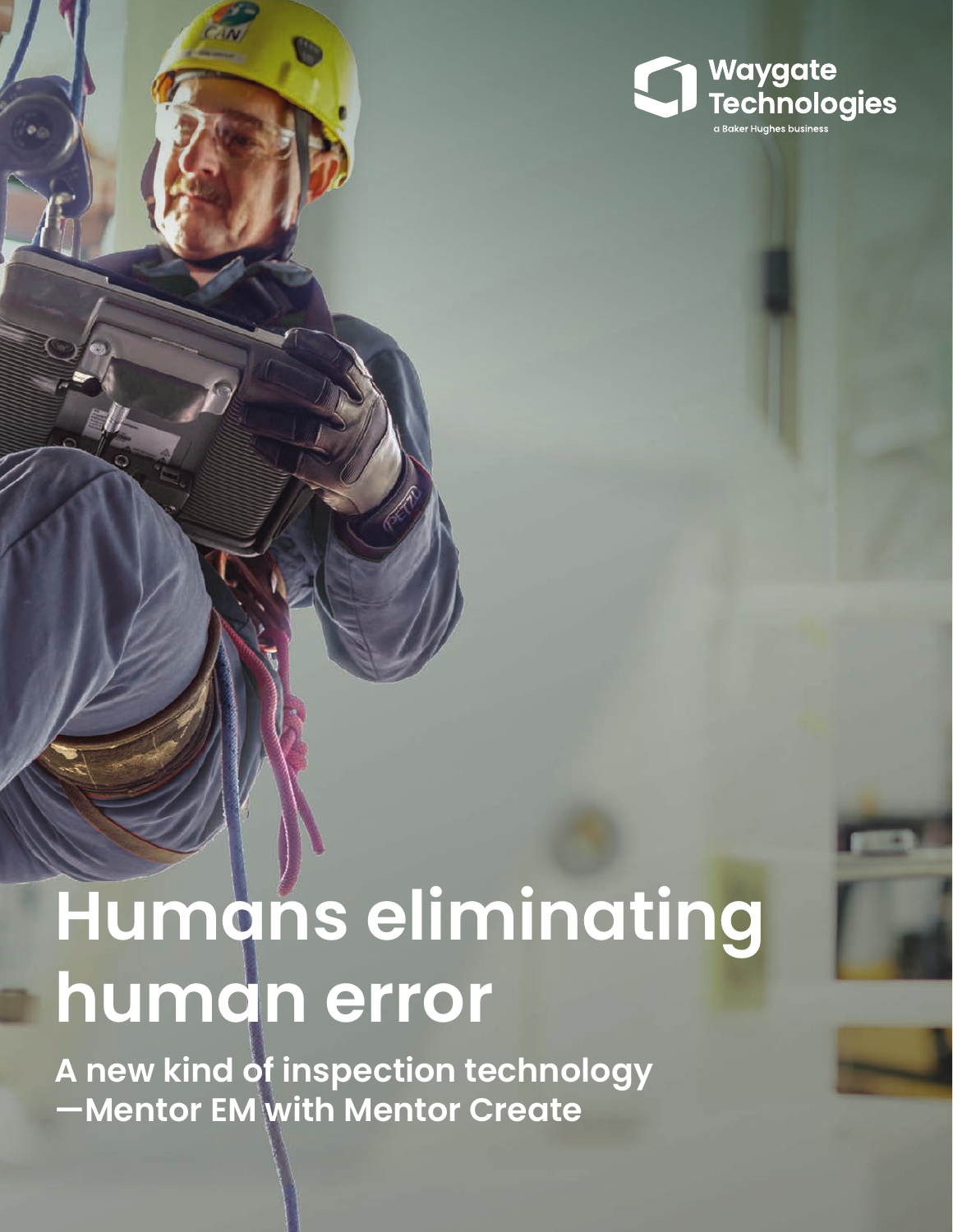

## **More experience in every inspection**

#### **Put expertise right in your hands**

Mentor EM allows you to easily access on-device workflow applications that efficiently guide the inspector while capturing electromagnetic (eddy current) inspection data. Real-time collaboration with remote experts allows fast and accurate indication confirmation. No more stacks of paperwork or questionable inspection calls, just easy and efficient nondestructive testing for weld, aerospace (including rotary) and general purpose inspections.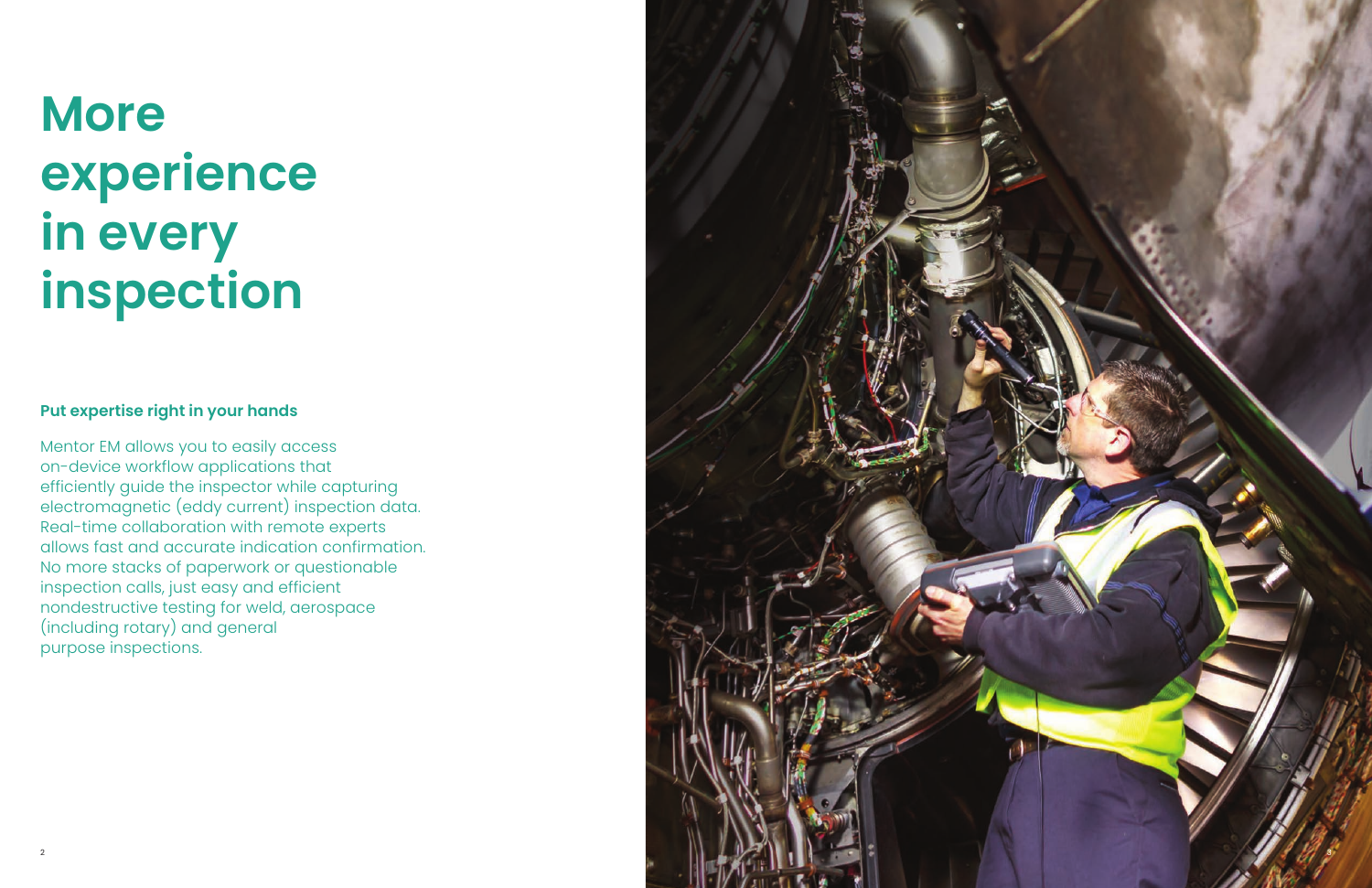## **Innovative design**

Find what you're looking for, easily. The all-new GE Mentor EM redefi nes eddy current inspection with its excellent signal-to-noise ratio and high-resolution display that's easy to see in any light. It incorporates user designed application workfl ows, and onboard Wi-Fi capability so that inspectors of all levels can easily communicate with each other. Plus an off-the-shelf lithium-ion battery with battery energy content of less than 100Wh, means you can easily transport the Mentor EM on aircraft and helicopter.



#### **Made for the way you work**

Conveniently use the touchscreen while wearing gloves.

#### **Easy-to-use technology**

Step-by-step workfl ows on a user-friendly, customizable interface allow for easy data collection and reporting.



### **Instant Collaboration**

**Expertise at your fingertips.** It's not just about getting readings, it's about getting accurate readings, every time, from every inspector. With Mentor EM, NDT experts connect wirelessly to inspectors in the field to review real-time inspection results and provide support. Inspectors can even share screens instantly and add notes or comments. Training is easy and inspectors can troubleshoot on the spot. No more hard copy service bulletins or chance of miscommunication. Everything they need will be right there in their hands—in real time.

### **Probes for all inspections**

Waygate Technologies offers a wide range of probes for use with the Mentor EM. Specialized probes may be ordered and designed upon request.

Available Probes:

- Absolute pencil probes for surface scanning
- Reflection probes for subsurface inspection
- WeldScan probes for weld inspection
- Rotating scanner probes for fastener hole inspection
- Eddy current and RFT ID tubing probes
- Conductivity probes for heat treatment verification and metal grade sorting

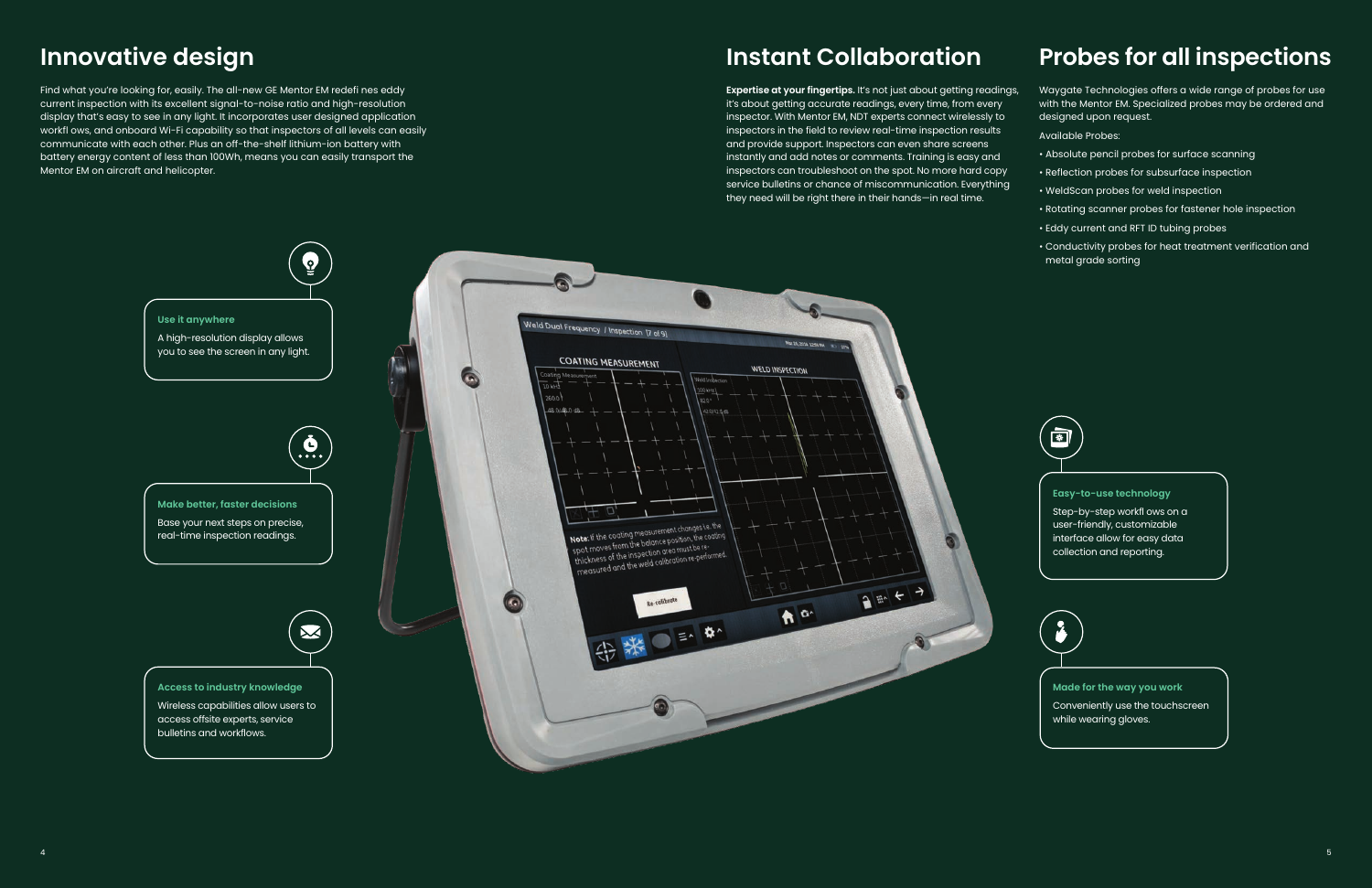

### **Mentor EM with Mentor Create: The power to customize workflows for specific applications**

#### **Weld solutions**

With three preloaded application workflows, inspectors can select single, dual or dynamic gain control inspections for simultaneous crack detection and coating thickness measurements.

- Ready for the harshest environments with a superior IP rating
- Multiple alarm gates for tracking multiple defects
- Bluetooth and Wi-Fi enabled for easy connectivity to accessories and people

With Bluetooth and Wi-Fi data transmission, collaboration can happen remotelywhether you're on the tarmac inspecting landing gear, hanging off an offshore platform inspecting welds or checking automotive bearings in a production line.

#### **Aerospace (including rotary) solutions**

View Timebase and Spot perspectives at the same time to detect both radial defect positioning and sizing.

- High torque for fastener hole scanning
- Excellent signal-to-noise ratio for improved accuracy
- Fully customizable to each inspector's personal preferences

#### **General purpose solutions**

- Superior signal-to-noise ratio for an incredibly clean and sharp signal
- Easy-to-read high-resolution display for visibility in tough conditions
- Downloadable on-device workfl ow applications for fast and consistent inspections

### **A new approach**

**Transforming inspection technology.** Use Mentor EM to tailor on-device workflow applications to help your business run more smoothly and efficiently. With Mentor Create you can ensure everyone is following the exact same procedures, decrease the learning curve and improve the consistency of testing by developing your own custom workflows for every inspection. Mentor EM with Mentor Create—a new level of inspection technology.



 $\Theta$ 

### **The future of Mentor EM**

**Exciting things to come.** From innovative technology to increased connectivity, GE's Mentor EM is helping people make smarter decisions. A new online library will contain downloadable workfl ows to help everyone access the most up-to-date workfl ows and get the most out of their devices. And NDT experts all over the world will be able to share their expertise and inspection procedure workfl ows with one another.

Mentor EM is equipped for use with future applications such as:

- 
- 
- 
- 

• Heat exchanger, condenser, HVAC and ID tube inspection

• High POD pencil probes for increased speed of inspection without losing sensitivity

• Arrays for large area surface scanning

• Customized small systems integration for automated inspections